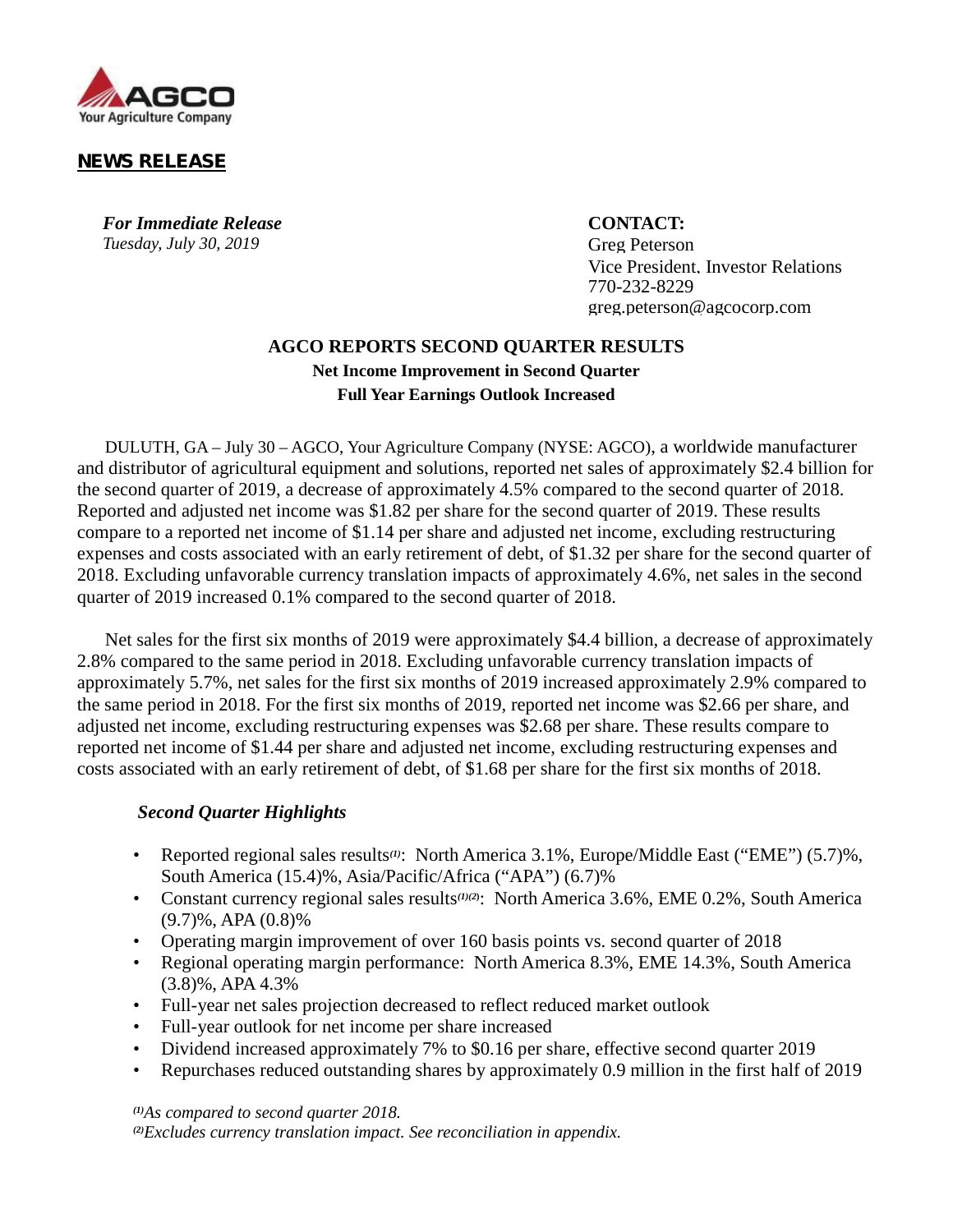"Our second quarter results were highlighted by margin expansion across all regions and significant growth in earnings per share," stated Martin Richenhagen, AGCO's Chairman, President and Chief Executive Officer. "Continued progress on our margin initiatives allowed us to overcome increasingly challenging market conditions in our key markets and improve earnings per share on relatively flat revenues. Increased price realization and initiatives aimed at lowering material costs and raising productivity contributed to the improved profitability in the second quarter. While we have lowered our production schedule to align with market demand, we have raised our earnings outlook for the full year to reflect our confidence in our continued strong margin performance."

### **Market Update**

#### *Industry Unit Retail Sales*

|                                            | <b>Tractors</b>                         | <b>Combines</b>                         |
|--------------------------------------------|-----------------------------------------|-----------------------------------------|
| Six Months Ended June 30, 2019             | Change from<br><b>Prior Year Period</b> | Change from<br><b>Prior Year Period</b> |
| North America <sup>(1)</sup>               | (3)%                                    | (2)%                                    |
| South America                              | (11)%                                   | 11%                                     |
| Western Europe <sup><math>(2)</math></sup> | 4%                                      | (17)%                                   |

(1)*Excludes compact tractors.*

(2)*Based on Company estimates.*

"Wet weather and flooding in the U.S. have delayed planting, curtailed planted acreage and reduced 2019 crop production estimates," continued Mr. Richenhagen. "Hot, dry conditions across much of Western Europe are also impacting crop production in that region. Increased harvests in Brazil and Argentina should provide some offset to lower production in North America. While negative in the shortterm for farm income and farm equipment demand, forecasts for lower crop production and lower ending inventories of grain have moved commodity prices higher, which could be positive for global farm income in the future. Concerns over delayed crop development and lower harvest forecasts negatively impacted North American industry retail sales in the first six months of 2019 compared to the same period in 2018. We expect North American industry retail tractor sales to be relatively flat in 2019 compared to last year. Modestly higher sales of small tractors and hay and forage equipment are expected to offset lower retail sales in the row crop segment compared to last year. Continued warm, dry growing conditions across much of Europe have stressed the development of the winter wheat crop, while milk prices remain supportive of the dairy sector. Industry retail sales in Western Europe increased in the first six months of 2019, following a year of mixed results in 2018 for the arable farming segment. Industry sales growth in France and Germany was partially offset by declines in the United Kingdom and Italy. For the full year of 2019, industry demand in Western Europe is expected to be flat compared to 2018. Industry retail sales in South America decreased during the first six months of 2019. The benefits of improved grain production in Brazil and Argentina were offset by interruptions in the government subsidized finance program in Brazil and weak macro-economic conditions in Argentina. For the full year of 2019, industry demand in South America is expected to be flat compared to 2018. Longer term, we are optimistic about the fundamentals supporting commodity prices and farm income as well as healthy growth in our industry."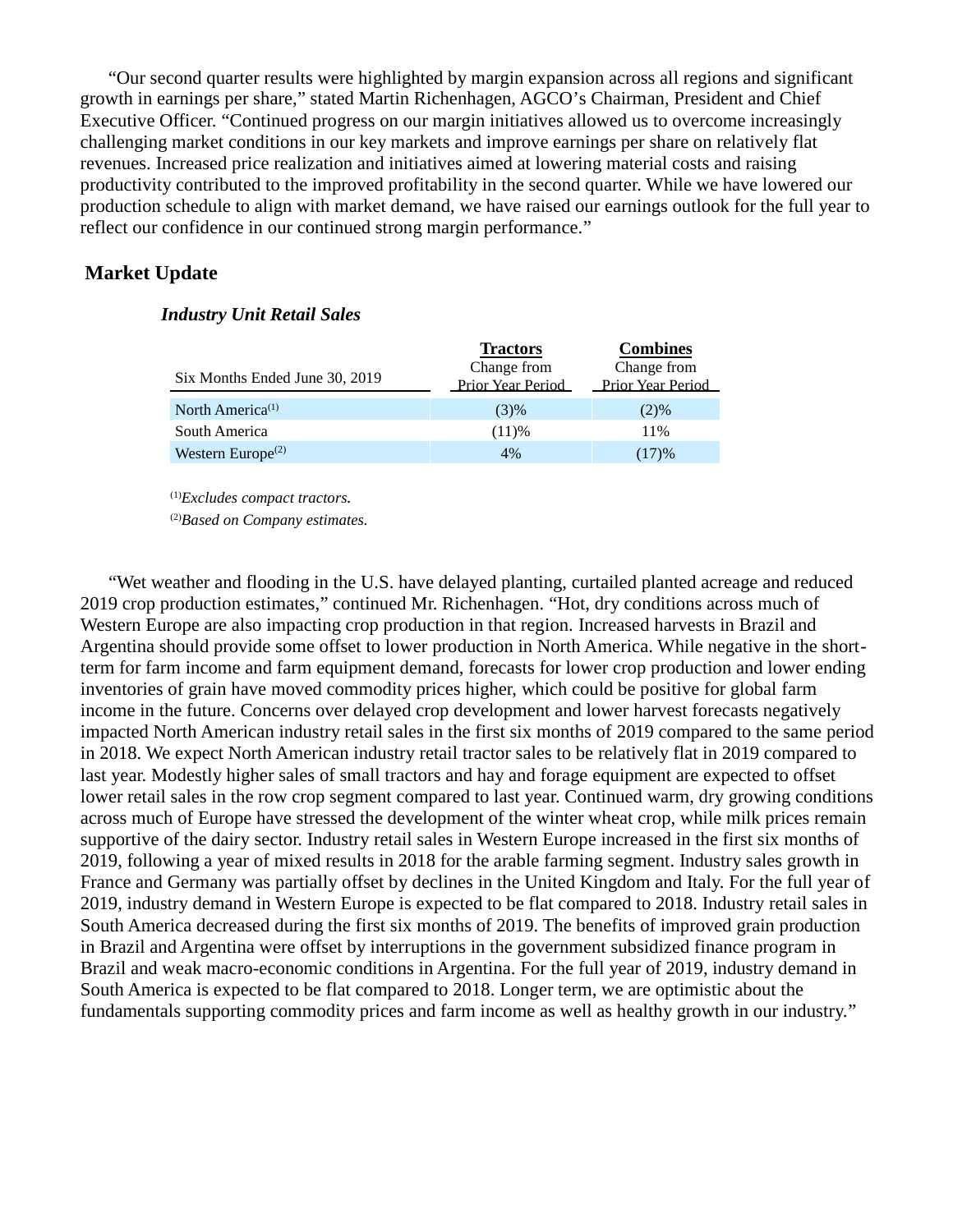## **Regional Results**

| Three Months Ended June 30, | 2019        | 2018                   | $\%$<br>change<br>from<br>2018 | % change from<br>$2018$ due to<br>currency<br>tranelation <sup>(1)</sup> | % change<br>excluding<br>currency<br>tranglation |
|-----------------------------|-------------|------------------------|--------------------------------|--------------------------------------------------------------------------|--------------------------------------------------|
| North America               | 618.9<br>\$ | $\mathcal{S}$<br>600.5 | 3.1%                           | $(0.6)$ %                                                                | 3.6%                                             |
| South America               | 185.8       | 219.6                  | (15.4)%                        | (5.7)%                                                                   | (9.7)%                                           |
| Europe/Middle East          | 1,457.2     | 1,545.2                | (5.7)%                         | (5.9)%                                                                   | 0.2%                                             |
| Asia/Pacific/Africa         | 160.7       | 172.3                  | (6.7)%                         | (5.9)%                                                                   | (0.8)%                                           |
| Total                       | \$2,422.6   | \$2,537.6              | $(4.5)\%$                      | (4.6)%                                                                   | 0.1%                                             |
|                             |             |                        | $\%$                           | % change from                                                            | % change                                         |
| Six Months Ended June 30,   | 2019        | 2018                   | change<br>from<br>2018         | $2018$ due to<br>currency<br>translation <sup><math>(1)</math></sup>     | excluding<br>currency<br>translation             |
| North America               | \$1,115.1   | \$1,103.4              | 1.1%                           | (0.7)%                                                                   | 1.7%                                             |
| South America               | 341.9       | 401.7                  | $(14.9)\%$                     | (8.4)%                                                                   | $(6.5)\%$                                        |
| Europe/Middle East          | 2,667.8     | 2,708.9                | $(1.5)\%$                      | (7.3)%                                                                   | 5.8%                                             |
| Asia/Pacific/Africa         | 293.6       | 331.1                  | $(11.3)\%$                     | (6.3)%                                                                   | $(5.0)\%$                                        |
| Total                       | \$4,418.4   | \$4,545.1              | $(2.8)\%$                      | (5.7)%                                                                   | 2.9%                                             |

*AGCO Regional Net Sales (in millions)*

## *North America*

Net sales in the North American region increased 1.7% in the first six months of 2019 compared to the same period of 2018, excluding the negative impact of currency translation. Increased sales of application equipment, as well as high horsepower and compact tractors, were partially offset by lower sales of utility tractors. Income from operations for the first six months of 2019 improved approximately \$17.6 million compared to the same period in 2018. The benefit of improved pricing and sales mix contributed most of the increase.

## *South America*

AGCO's South American net sales decreased 6.5% in the first six months of 2019 compared to the first six months of 2018, excluding the impact of unfavorable currency translation. Income from operations improved approximately \$17.7 million in the first half of 2019 compared to the same period in 2018. The South America results in the first six months reflect low levels of industry demand and company production, as well as cost impacts associated with the transition of newer product technology into our Brazilian factories.

## *Europe/Middle East*

Europe/Middle East net sales increased 5.8% in the first six months of 2019 compared to the same period in 2018, excluding unfavorable currency translation impacts. Sales growth was strongest in France, Central Europe and Germany and was partially offset by weaker sales in Scandinavia. Income from operations improved approximately \$29.0 million for the first six months of 2019, compared to the same period in 2018, due to the benefit of higher sales and production, pricing and the timing of engineering costs compared to the prior year.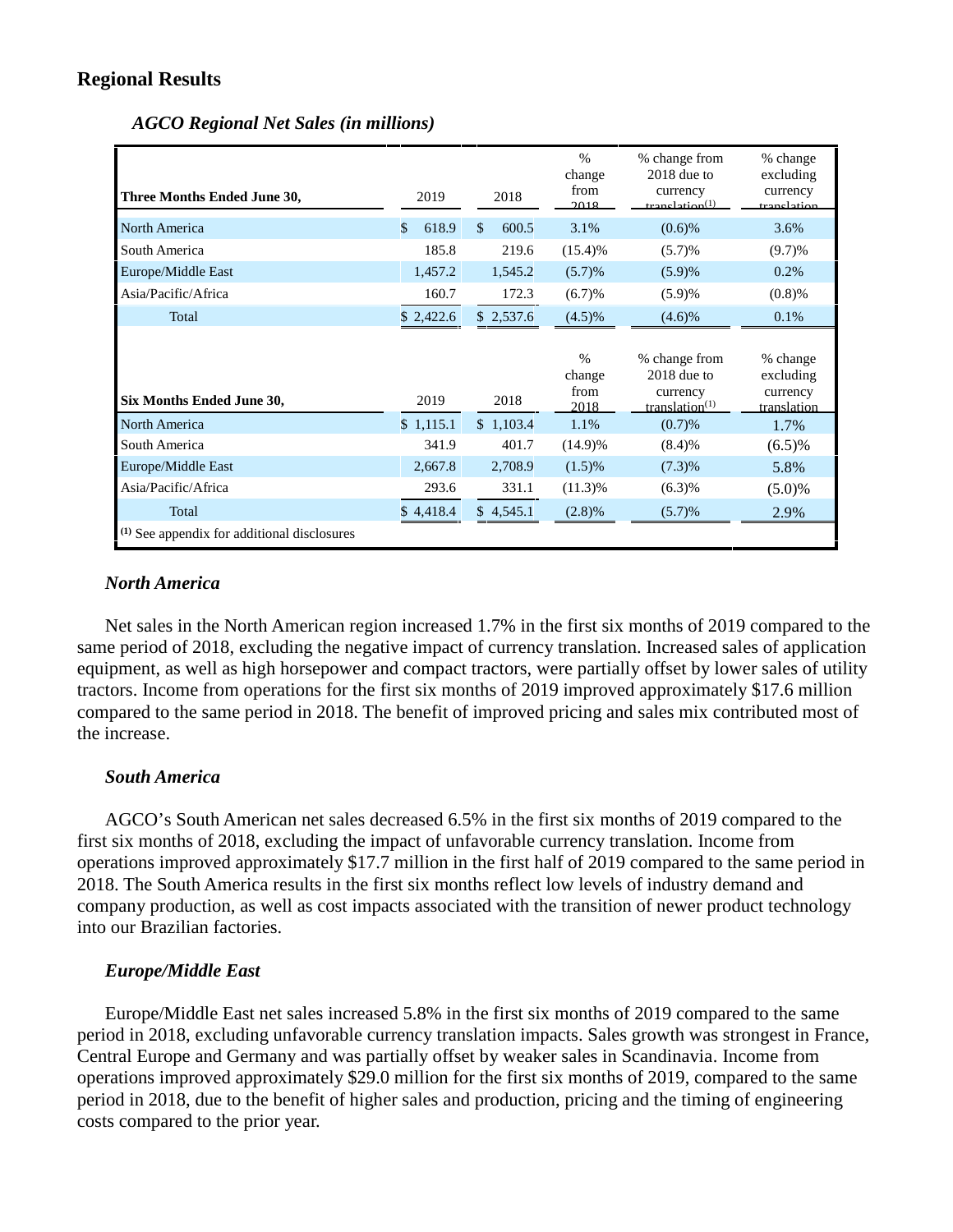### *Asia/Pacific/Africa*

AGCO's Asia/Pacific/Africa net sales decreased 5.0%, excluding the negative impact of currency translation, in the first six months of 2019 compared to the same period in 2018. Lower sales in Australia and China were partially offset by sales growth in Africa. Income from operations improved approximately \$1.1 million in the first six months of 2019, compared to the same period in 2018, due to improved margins and lower operating expenses.

## **Outlook**

Global industry demand in 2019 is expected to be consistent with 2018 levels. AGCO's net sales for 2019 are projected to be flat compared to 2018 at approximately \$9.4 billion, reflecting positive pricing, higher sales volumes offset by unfavorable foreign currency translation impacts. Gross and operating margins are expected to improve from 2018 levels, reflecting the positive impact of pricing and cost reduction efforts. Based on these assumptions, 2019 earnings per share are targeted at approximately \$5.08 on a reported basis, or approximately \$5.10 on an adjusted basis, which excludes restructuring expenses.

\* \* \* \* \*

AGCO will host a conference call with respect to this earnings announcement at 10:00 a.m. Eastern Time on Tuesday, July 30, 2019. The Company will refer to slides on its conference call. Interested persons can access the conference call and slide presentation via AGCO's website at www.agcocorp.com in the "Events" section on the "Company/Investors" page of our website. A replay of the conference call will be available approximately two hours after the conclusion of the conference call for twelve months following the call. A copy of this press release will be available on AGCO's website for at least twelve months following the call.

\* \* \* \* \*

### *Safe Harbor Statement*

Statements that are not historical facts, including the projections of earnings per share, sales, industry demand, market conditions, commodity prices, currency translation, farm income levels, margin levels, investments in product and technology development, new product introductions, restructuring and other cost reduction initiatives, production volumes, tax rates and general economic conditions, are forwardlooking and subject to risks that could cause actual results to differ materially from those suggested by the statements. The following are among the factors that could cause actual results to differ materially from the results discussed in or implied by the forward-looking statements.

- Our financial results depend entirely upon the agricultural industry, and factors that adversely affect the agricultural industry generally, including declines in the general economy, adverse weather, tariffs, increases in farm input costs, lower commodity prices, lower farm income and changes in the availability of credit for our retail customers, will adversely affect us.
- A majority of our sales and manufacturing take place outside the United States, and, many of our sales involve products that are manufactured in one country and sold in a different country, and as a result, we are exposed to risks related to foreign laws, taxes and tariffs, trade restrictions, economic conditions, labor supply and relations, political conditions and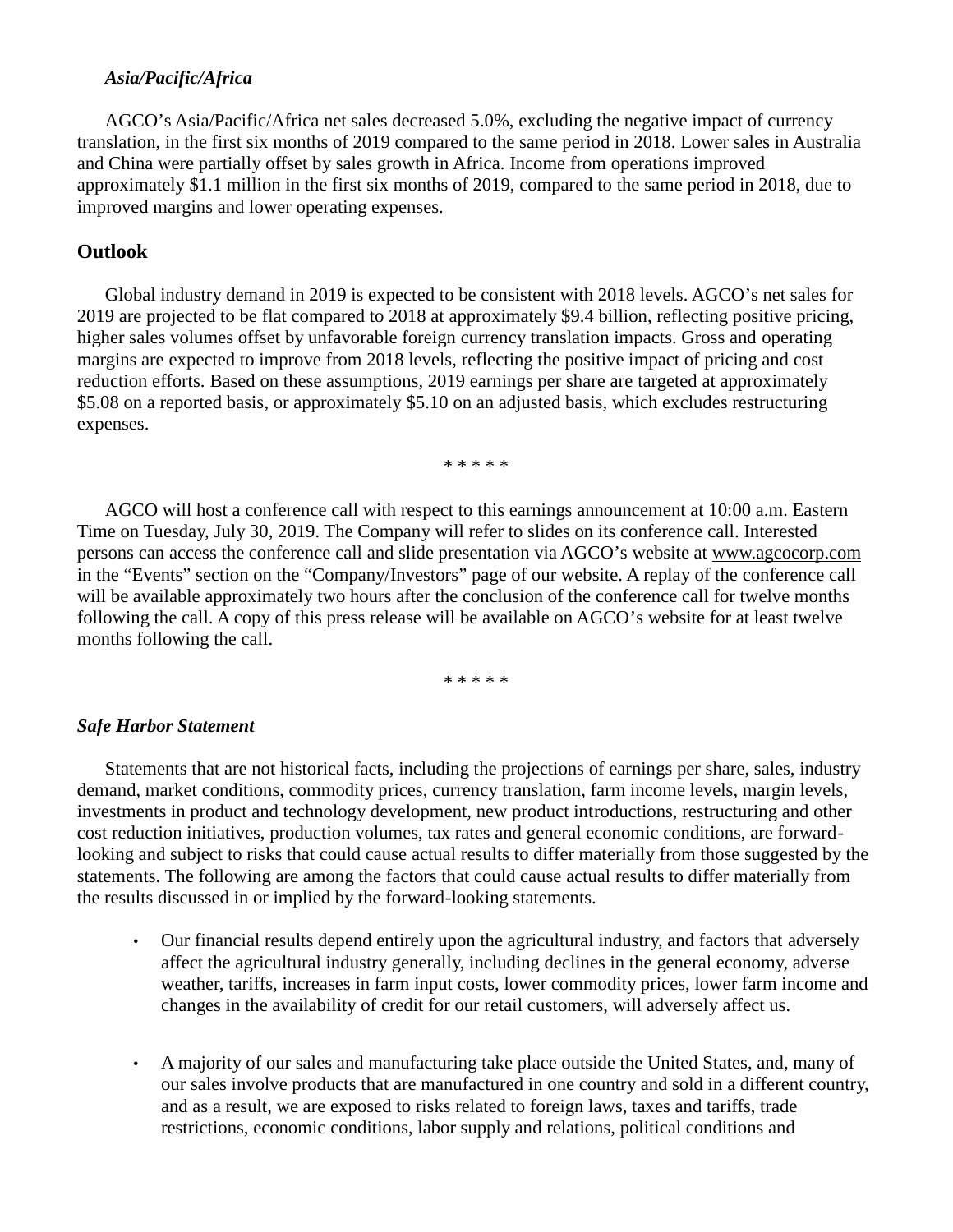governmental policies. These risks may delay or reduce our realization of value from our international operations. Among these risks are the uncertain consequences of Brexit, Russian sanctions and tariffs imposed on exports to and imports from China.

- Most retail sales of the products that we manufacture are financed, either by our joint ventures with Rabobank or by a bank or other private lender. Our joint ventures with Rabobank, which are controlled by Rabobank and are dependent upon Rabobank for financing as well, finance 40% to 50% of the retail sales of our tractors and combines in the markets where the joint ventures operate. Any difficulty by Rabobank to continue to provide that financing, or any business decision by Rabobank as the controlling member not to fund the business or particular aspects of it (for example, a particular country or region), would require the joint ventures to find other sources of financing (which may be difficult to obtain), or us to find another source of retail financing for our customers, or our customers would be required to utilize other retail financing providers. As a result of the recent economic downturn, financing for capital equipment purchases generally has become more difficult in certain regions and in some cases, can be expensive to obtain. To the extent that financing is not available or available only at unattractive prices, our sales would be negatively impacted.
- Both AGCO and our finance joint ventures have substantial accounts receivables from dealers and end customers, and we would be adversely impacted if the collectability of these receivables was not consistent with historical experience; this collectability is dependent upon the financial strength of the farm industry, which in turn is dependent upon the general economy and commodity prices, as well as several of the other factors listed in this section.
- We have experienced substantial and sustained volatility with respect to currency exchange rate and interest rate changes, which can adversely affect our reported results of operations and the competitiveness of our products.
- Our success depends on the introduction of new products, particularly engines that comply with emission requirements, which requires substantial expenditures.
- Our production levels and capacity constraints at our facilities, including those resulting from plant expansions and systems upgrades at our manufacturing facilities, could adversely affect our results.
- Our expansion plans in emerging markets, including establishing a greater manufacturing and marketing presence and growing our use of component suppliers, could entail significant risks.
- Our business increasingly is subject to regulations relating to privacy and data protection, and if we violate any of those regulations or otherwise are the victim of a cyber attack, we could incur significant losses and liability.
- We depend on suppliers for components, parts and raw materials for our products, and any failure by our suppliers to provide products as needed, or by us to promptly address supplier issues, will adversely impact our ability to timely and efficiently manufacture and sell products. We also are subject to raw material price fluctuations, which can adversely affect our manufacturing costs.
- We face significant competition, and if we are unable to compete successfully against other agricultural equipment manufacturers, we would lose customers and our net sales and profitability would decline.
- We have a substantial amount of indebtedness, and, as a result, we are subject to certain restrictive covenants and payment obligations that may adversely affect our ability to operate and expand our business.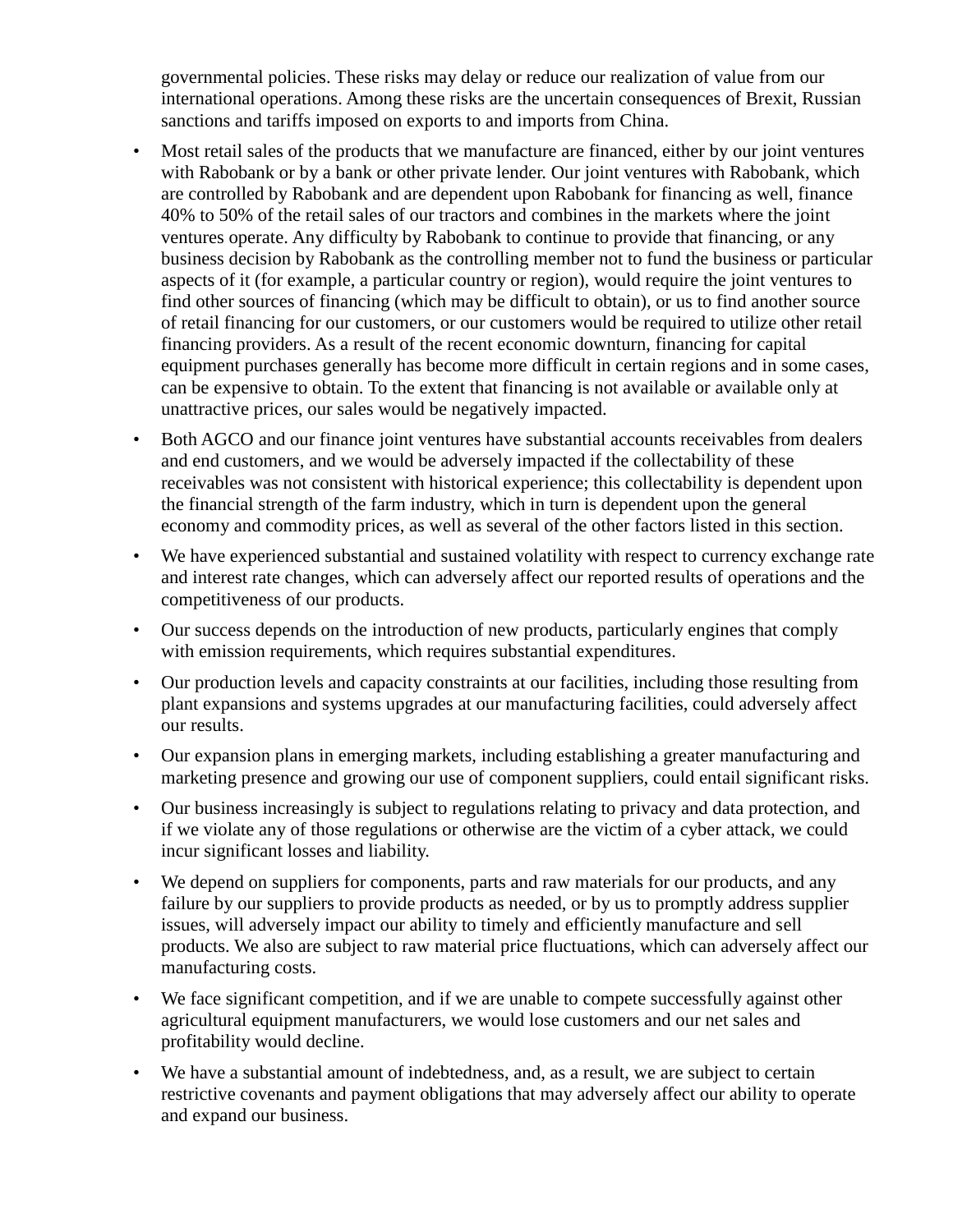Further information concerning these and other factors is included in AGCO's filings with the Securities and Exchange Commission, including its Form 10-K for the year ended December 31, 2018. AGCO disclaims any obligation to update any forward-looking statements except as required by law.

\* \* \* \* \*

### *About AGCO*

AGCO (NYSE: AGCO) is a global leader in the design, manufacture and distribution of agricultural solutions and delivers high-tech solutions for farmers feeding the world through its full line of equipment and related services. AGCO products are sold through five core brands, Challenger®, Fendt®, GSI®, Massey Ferguson® and Valtra®, supported by Fuse® smart farming solutions. Founded in 1990 and headquartered in Duluth, Georgia, USA, AGCO had net sales of \$9.4 billion in 2018. For more information, visit http://www.AGCOcorp.com. For company news, information and events, please follow us on Twitter: @AGCOCorp. For financial news on Twitter, please follow the hashtag #AGCOIR.

# # # # #

Please visit our website at www.agcocorp.com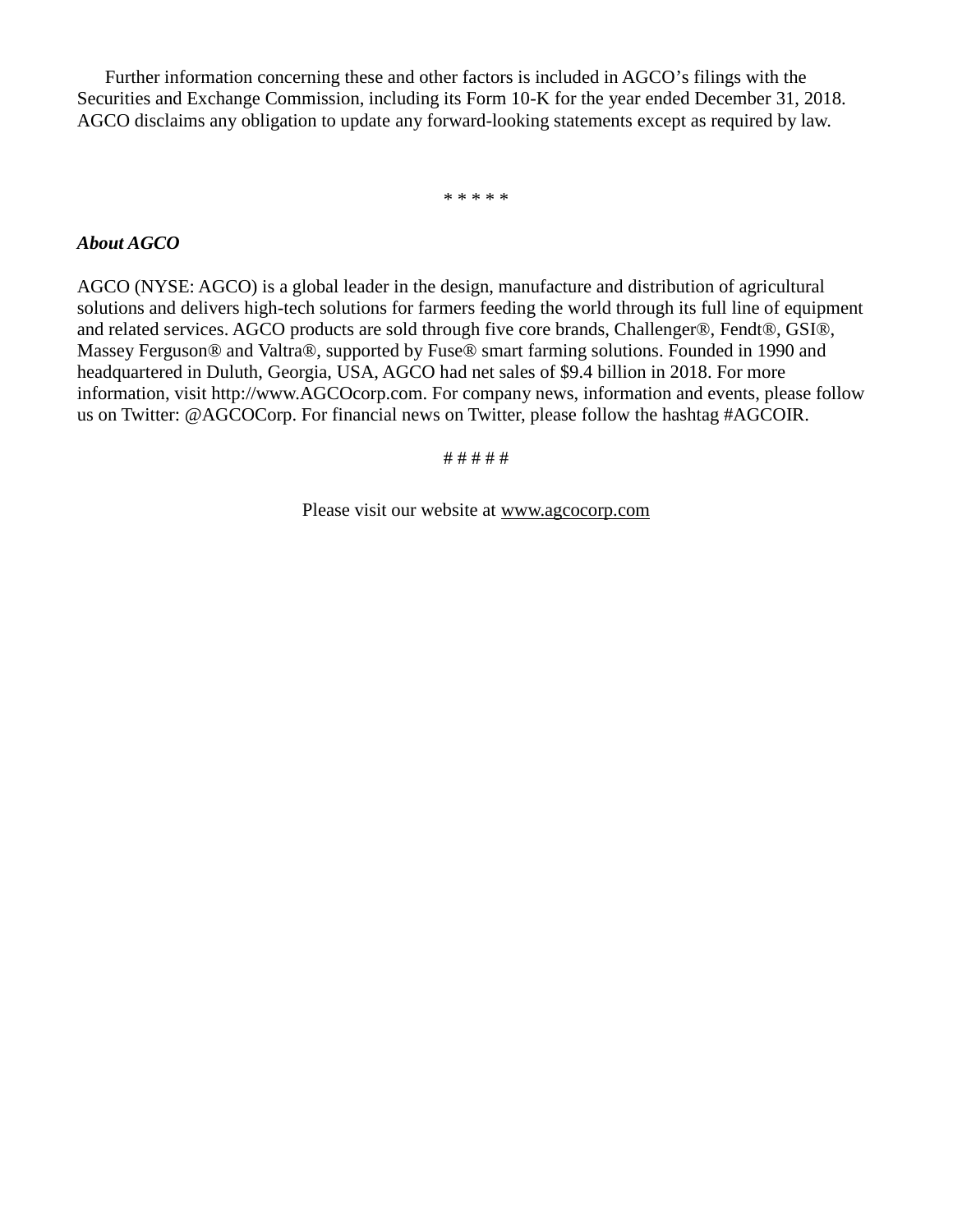# AGCO CORPORATION AND SUBSIDIARIES CONDENSED CONSOLIDATED BALANCE SHEETS

(unaudited and in millions)

|                                                              | June 30, 2019            | December 31, 2018 |
|--------------------------------------------------------------|--------------------------|-------------------|
| <b>ASSETS</b>                                                |                          |                   |
| <b>Current Assets:</b>                                       |                          |                   |
| Cash and cash equivalents                                    | \$<br>279.9 \$           | 326.1             |
| Accounts and notes receivable, net                           | 1,010.7                  | 880.3             |
| Inventories, net                                             | 2,424.8                  | 1,908.7           |
| Other current assets                                         | 446.2                    | 422.3             |
| Total current assets                                         | 4,161.6                  | 3,537.4           |
| Property, plant and equipment, net                           | 1,377.8                  | 1,373.1           |
| Right-of-use lease assets                                    | 203.3                    |                   |
| Investment in affiliates                                     | 404.7                    | 400.0             |
| Deferred tax assets                                          | 97.5                     | 104.9             |
| Other assets                                                 | 134.6                    | 142.4             |
| Intangible assets, net                                       | 541.6                    | 573.1             |
| Goodwill                                                     | 1,494.0                  | 1,495.5           |
| Total assets                                                 | \$<br>$8,415.1$ \$       | 7,626.4           |
|                                                              |                          |                   |
| <b>LIABILITIES AND STOCKHOLDERS' EQUITY</b>                  |                          |                   |
| <b>Current Liabilities:</b>                                  |                          |                   |
| Current portion of long-term debt                            | \$<br>$70.2 \text{ }$ \$ | 72.6              |
| Short-term borrowings                                        | 238.7                    | 138.0             |
| Senior term loan                                             | 227.7                    |                   |
| Accounts payable                                             | 931.4                    | 865.9             |
| Accrued expenses                                             | 1,557.2                  | 1,522.4           |
| Other current liabilities                                    | 203.7                    | 167.8             |
| Total current liabilities                                    | 3,228.9                  | 2,766.7           |
| Long-term debt, less current portion and debt issuance costs | 1,308.1                  | 1,275.3           |
| Operating lease liabilities                                  | 163.3                    |                   |
| Pensions and postretirement health care benefits             | 212.0                    | 223.2             |
| Deferred tax liabilities                                     | 107.8                    | 116.3             |
| Other noncurrent liabilities                                 | 266.3                    | 251.4             |
| <b>Total liabilities</b>                                     | 5,286.4                  | 4,632.9           |
|                                                              |                          |                   |
| Stockholders' Equity:                                        |                          |                   |
| AGCO Corporation stockholders' equity:                       |                          |                   |
| Common stock                                                 | 0.8                      | 0.8               |
| Additional paid-in capital                                   | 7.1                      | 10.2              |
| Retained earnings                                            | 4,591.1                  | 4,477.3           |
| Accumulated other comprehensive loss                         | (1, 534.3)               | (1, 555.4)        |
| Total AGCO Corporation stockholders' equity                  | 3,064.7                  | 2,932.9           |
| Noncontrolling interests                                     | 64.0                     | 60.6              |
| Total stockholders' equity                                   | 3,128.7                  | 2,993.5           |
| Total liabilities and stockholders' equity                   | \$<br>8,415.1 \$         | 7,626.4           |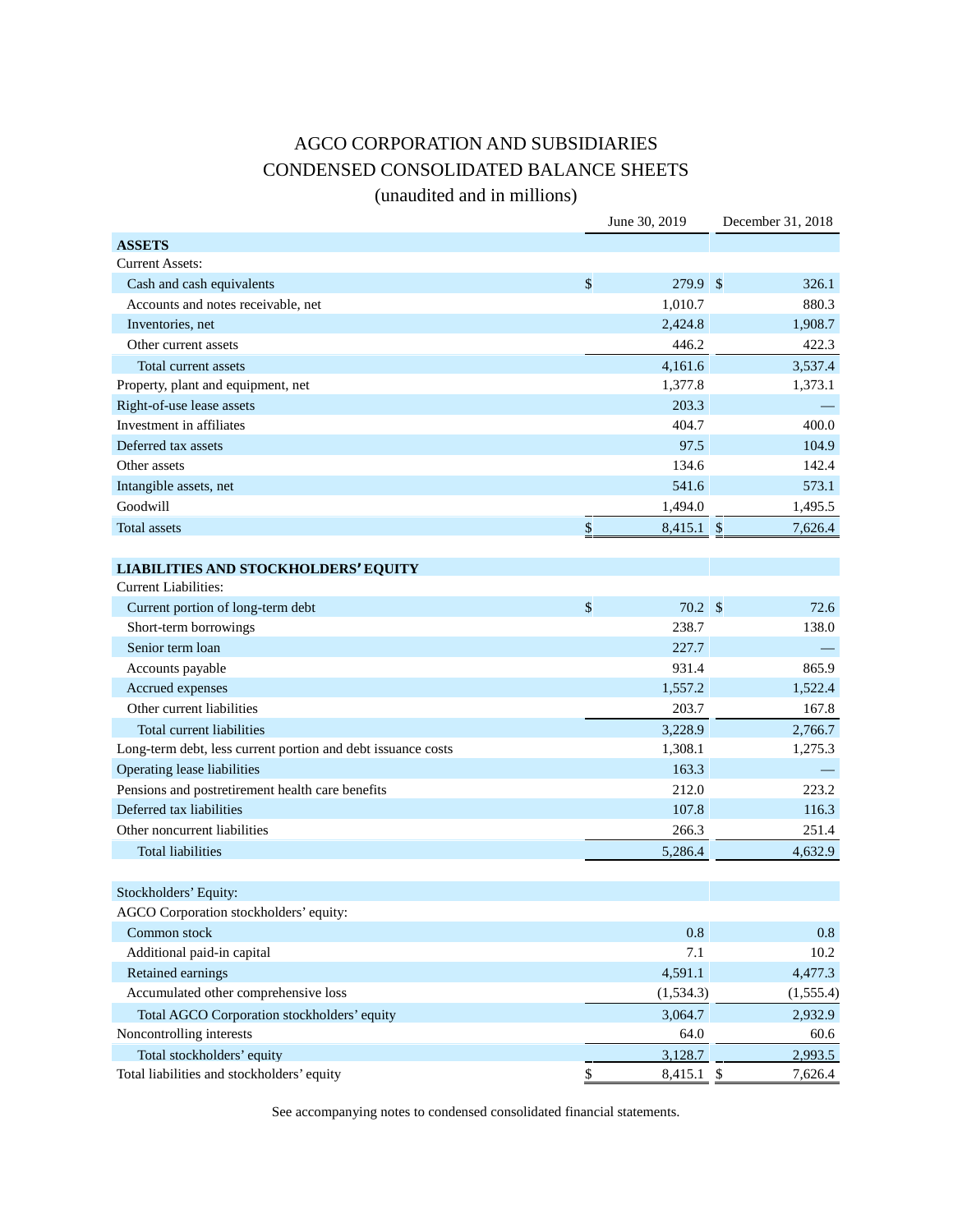# AGCO CORPORATION AND SUBSIDIARIES CONDENSED CONSOLIDATED STATEMENTS OF OPERATIONS

(unaudited and in millions, except per share data)

|                                                                                | Three Months Ended June 30, |                    |              |         |  |  |
|--------------------------------------------------------------------------------|-----------------------------|--------------------|--------------|---------|--|--|
|                                                                                |                             | 2019               | 2018         |         |  |  |
| Net sales                                                                      | $\mathbb{S}$                | $2,422.6$ \$       |              | 2,537.6 |  |  |
| Cost of goods sold                                                             |                             | 1,858.7            |              | 1,981.3 |  |  |
| Gross profit                                                                   |                             | 563.9              |              | 556.3   |  |  |
| Selling, general and administrative expenses                                   |                             | 260.7              |              | 271.8   |  |  |
| Engineering expenses                                                           |                             | 87.5               |              | 93.0    |  |  |
| Restructuring expenses                                                         |                             |                    |              | 2.7     |  |  |
| Amortization of intangibles                                                    |                             | 15.4               |              | 18.2    |  |  |
| Bad debt expense                                                               |                             | 0.7                |              | 2.5     |  |  |
| Income from operations                                                         |                             | 199.6              |              | 168.1   |  |  |
| Interest expense, net                                                          |                             | 6.0                |              | 21.2    |  |  |
| Other expense, net                                                             |                             | 11.6               |              | 27.2    |  |  |
| Income before income taxes and equity in net earnings of affiliates            |                             | 182.0              |              | 119.7   |  |  |
| Income tax provision                                                           |                             | 53.2               |              | 38.5    |  |  |
| Income before equity in net earnings of affiliates                             |                             | 128.8              |              | 81.2    |  |  |
| Equity in net earnings of affiliates                                           |                             | 11.6               |              | 9.2     |  |  |
| Net income                                                                     |                             | 140.4              |              | 90.4    |  |  |
| Net loss attributable to noncontrolling interests                              |                             | 0.4                |              | 1.0     |  |  |
| Net income attributable to AGCO Corporation and subsidiaries                   | \$                          | $140.8\text{ }$\$$ |              | 91.4    |  |  |
| Net income per common share attributable to AGCO Corporation and subsidiaries: |                             |                    |              |         |  |  |
| Basic                                                                          | \$                          | 1.84               | $\mathbb{S}$ | 1.15    |  |  |
| Diluted                                                                        | \$                          | $1.82 \quad$ \$    |              | 1.14    |  |  |
| Cash dividends declared and paid per common share                              | \$                          | $0.16$ \$          |              | 0.15    |  |  |
| Weighted average number of common and common equivalent shares outstanding:    |                             |                    |              |         |  |  |
| Basic                                                                          |                             | 76.6               |              | 79.3    |  |  |
| Diluted                                                                        |                             | 77.2               |              | 80.2    |  |  |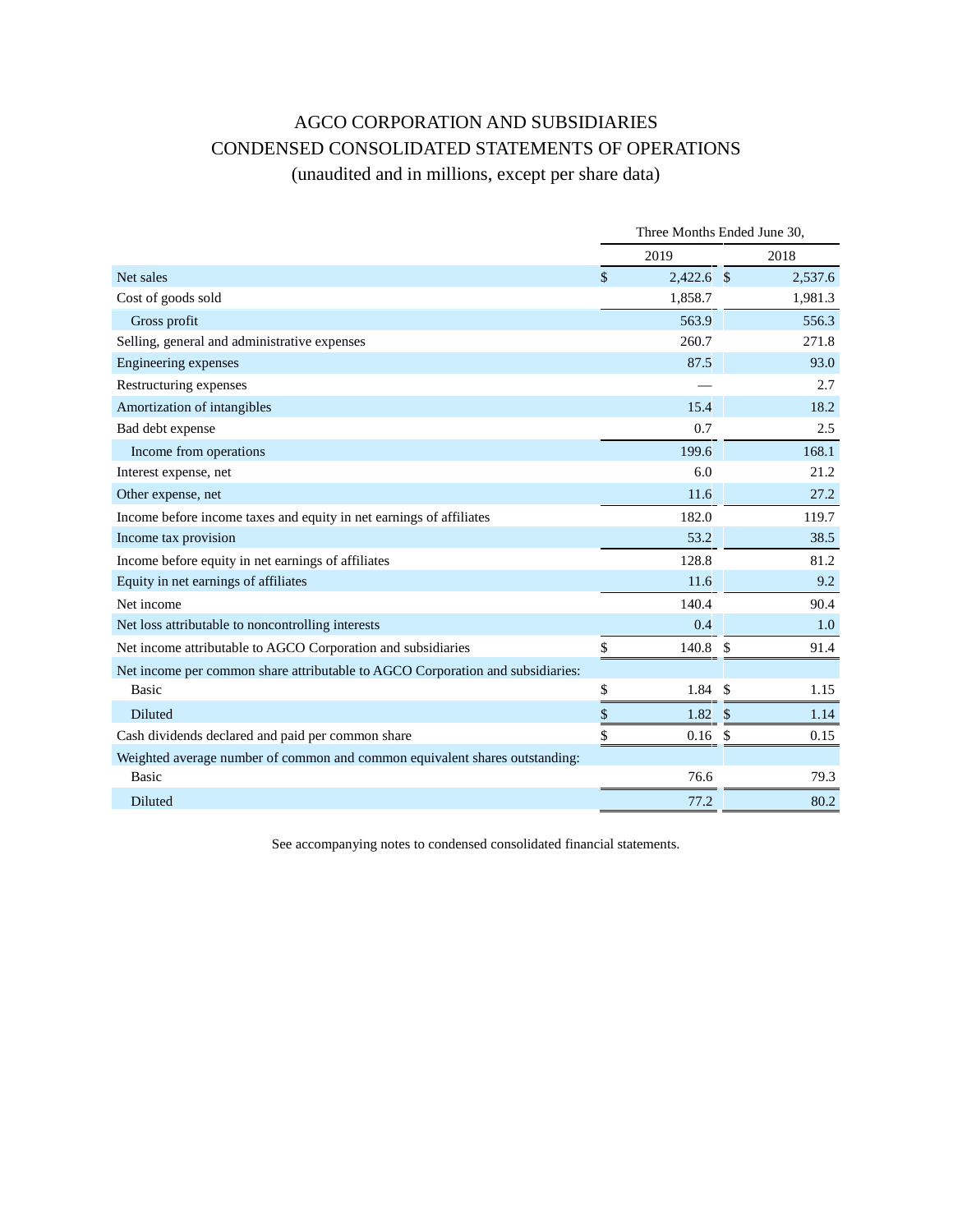# AGCO CORPORATION AND SUBSIDIARIES CONDENSED CONSOLIDATED STATEMENTS OF OPERATIONS

# (unaudited and in millions, except per share data)

|                                                                                | Six Months Ended June 30. |              |               |         |  |  |
|--------------------------------------------------------------------------------|---------------------------|--------------|---------------|---------|--|--|
|                                                                                |                           | 2019         |               | 2018    |  |  |
| Net sales                                                                      | $\mathcal{S}$             | $4,418.4$ \$ |               | 4,545.1 |  |  |
| Cost of goods sold                                                             |                           | 3,397.8      |               | 3,560.8 |  |  |
| Gross profit                                                                   |                           | 1,020.6      |               | 984.3   |  |  |
| Selling, general and administrative expenses                                   |                           | 522.9        |               | 536.4   |  |  |
| Engineering expenses                                                           |                           | 172.0        |               | 183.9   |  |  |
| Restructuring expenses                                                         |                           | 1.7          |               | 8.6     |  |  |
| Amortization of intangibles                                                    |                           | 30.7         |               | 33.9    |  |  |
| Bad debt expense                                                               |                           | 1.3          |               | 2.9     |  |  |
| Income from operations                                                         |                           | 292.0        |               | 218.6   |  |  |
| Interest expense, net                                                          |                           | 9.5          |               | 31.5    |  |  |
| Other expense, net                                                             |                           | 26.2         |               | 38.7    |  |  |
| Income before income taxes and equity in net earnings of affiliates            |                           | 256.3        |               | 148.4   |  |  |
| Income tax provision                                                           |                           | 72.6         |               | 49.9    |  |  |
| Income before equity in net earnings of affiliates                             |                           | 183.7        |               | 98.5    |  |  |
| Equity in net earnings of affiliates                                           |                           | 22.4         |               | 16.9    |  |  |
| Net income                                                                     |                           | 206.1        |               | 115.4   |  |  |
| Net (income) loss attributable to noncontrolling interests                     |                           | (0.2)        |               | 0.3     |  |  |
| Net income attributable to AGCO Corporation and subsidiaries                   | \$                        | 205.9        | $\mathcal{S}$ | 115.7   |  |  |
| Net income per common share attributable to AGCO Corporation and subsidiaries: |                           |              |               |         |  |  |
| <b>Basic</b>                                                                   | \$                        | 2.69         | \$            | 1.46    |  |  |
| Diluted                                                                        | \$                        | 2.66         | $\frac{1}{2}$ | 1.44    |  |  |
| Cash dividends declared and paid per common share                              | \$                        | 0.31         | \$            | 0.30    |  |  |
| Weighted average number of common and common equivalent shares outstanding:    |                           |              |               |         |  |  |
| <b>Basic</b>                                                                   |                           | 76.6         |               | 79.4    |  |  |
| Diluted                                                                        |                           | 77.3         |               | 80.3    |  |  |
|                                                                                |                           |              |               |         |  |  |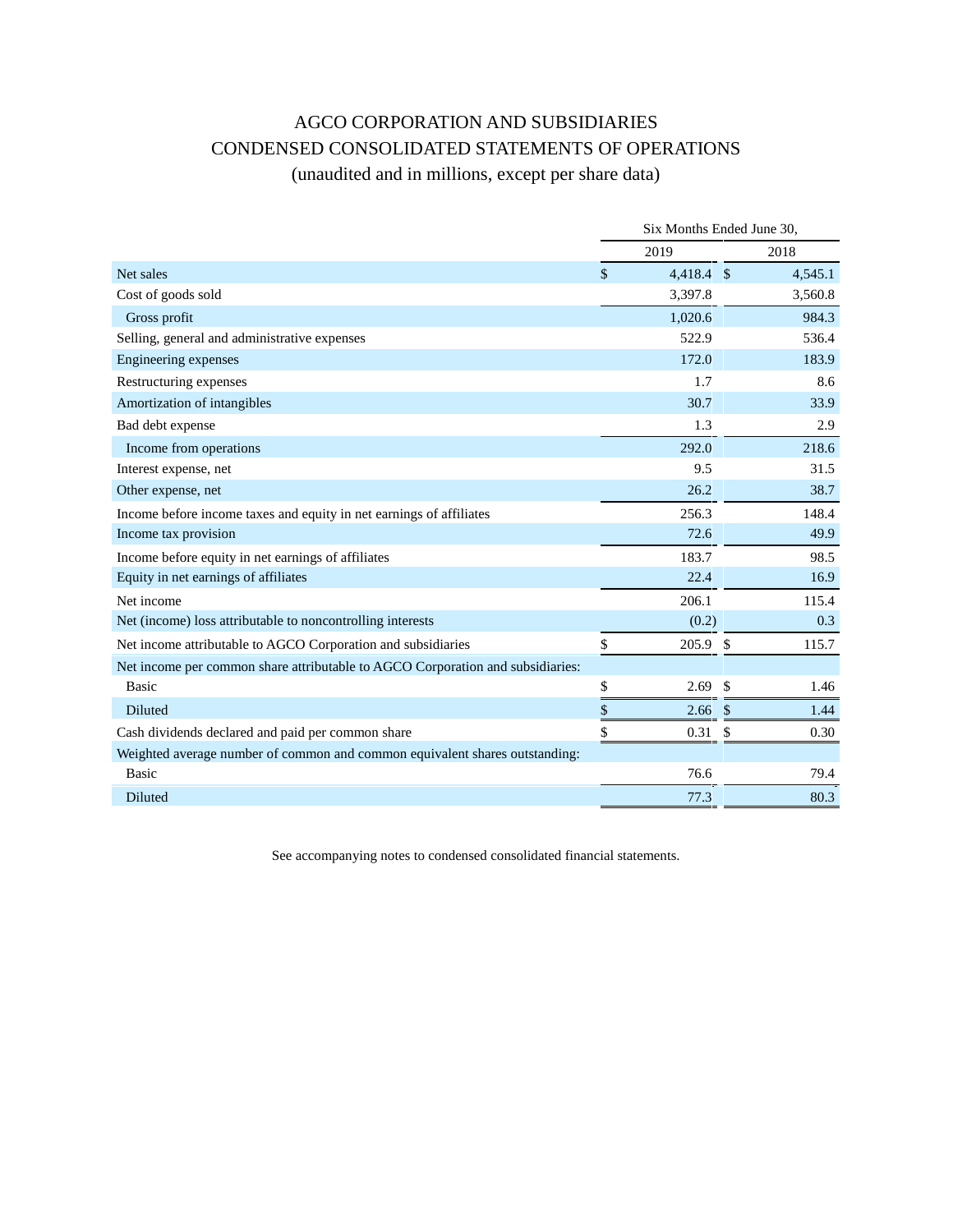# AGCO CORPORATION AND SUBSIDIARIES CONDENSED CONSOLIDATED STATEMENTS OF CASH FLOWS

## (unaudited and in millions)

|                                                                               | Six Months Ended June 30, |         |  |  |  |
|-------------------------------------------------------------------------------|---------------------------|---------|--|--|--|
|                                                                               | 2019                      | 2018    |  |  |  |
| Cash flows from operating activities:                                         |                           |         |  |  |  |
| Net income                                                                    | \$<br>206.1 S             | 115.4   |  |  |  |
| Adjustments to reconcile net income to net cash used in operating activities: |                           |         |  |  |  |
| Depreciation                                                                  | 107.1                     | 115.1   |  |  |  |
| Amortization of intangibles                                                   | 30.7                      | 33.9    |  |  |  |
| Stock compensation expense                                                    | 24.8                      | 22.5    |  |  |  |
| Equity in net earnings of affiliates, net of cash received                    | (16.8)                    | (13.4)  |  |  |  |
| Deferred income tax benefit                                                   | 13.2                      | (14.3)  |  |  |  |
| Loss on extinguishment of debt                                                |                           | 15.7    |  |  |  |
| Other                                                                         | 3.0                       | 1.3     |  |  |  |
| Changes in operating assets and liabilities:                                  |                           |         |  |  |  |
| Accounts and notes receivable, net                                            | (143.5)                   | (83.0)  |  |  |  |
| Inventories, net                                                              | (513.7)                   | (396.3) |  |  |  |
| Other current and noncurrent assets                                           | (18.2)                    | (47.3)  |  |  |  |
| Accounts payable                                                              | 83.1                      | 7.9     |  |  |  |
| Accrued expenses                                                              | 1.6                       | 6.7     |  |  |  |
| Other current and noncurrent liabilities                                      | 9.7                       | 47.2    |  |  |  |
| Total adjustments                                                             | (419.0)                   | (304.0) |  |  |  |
| Net cash used in operating activities                                         | (212.9)                   | (188.6) |  |  |  |
| Cash flows from investing activities:                                         |                           |         |  |  |  |
| Purchases of property, plant and equipment                                    | (114.9)                   | (89.8)  |  |  |  |
| Proceeds from sale of property, plant and equipment                           | 0.1                       | 2.3     |  |  |  |
| Investment in unconsolidated affiliates                                       |                           | (5.8)   |  |  |  |
| Other                                                                         |                           | 0.4     |  |  |  |
| Net cash used in investing activities                                         | (114.8)                   | (92.9)  |  |  |  |
| Cash flows from financing activities:                                         |                           |         |  |  |  |
| Proceeds from indebtedness, net                                               | 402.5                     | 266.4   |  |  |  |
| Purchases and retirement of common stock                                      | (70.0)                    | (34.3)  |  |  |  |
| Payment of dividends to stockholders                                          | (23.7)                    | (23.8)  |  |  |  |
| Payment of minimum tax withholdings on stock compensation                     | (26.7)                    | (3.5)   |  |  |  |
| Payment of debt issuance costs                                                | (0.5)                     |         |  |  |  |
| Investment by noncontrolling interests                                        | 1.0                       |         |  |  |  |
| Net cash provided by financing activities                                     | 282.6                     | 204.8   |  |  |  |
| Effects of exchange rate changes on cash and cash equivalents                 | (1.1)                     | (10.4)  |  |  |  |
| Decrease in cash and cash equivalents                                         | (46.2)                    | (87.1)  |  |  |  |
| Cash and cash equivalents, beginning of period                                | 326.1                     | 367.7   |  |  |  |
| Cash and cash equivalents, end of period                                      | \$<br>279.9 \$            | 280.6   |  |  |  |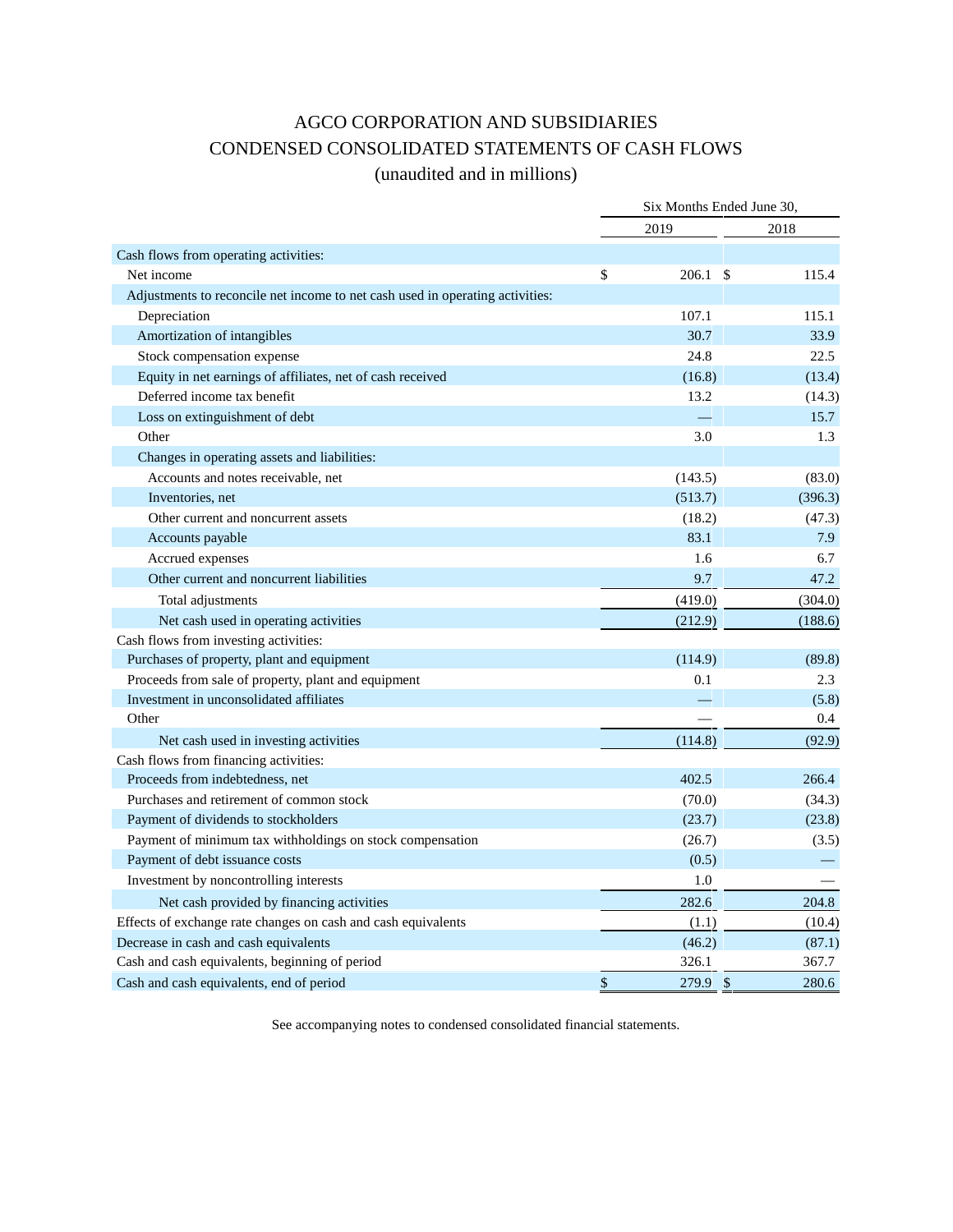# AGCO CORPORATION AND SUBSIDIARIES NOTES TO CONDENSED CONSOLIDATED FINANCIAL STATEMENTS (unaudited, in millions, except share amounts, per share data and employees)

### **1. STOCK COMPENSATION EXPENSE**

The Company recorded stock compensation expense as follows:

|                                              | Three Months Ended June 30, |                   |  |      |  | Six Months Ended June 30, |  |      |  |
|----------------------------------------------|-----------------------------|-------------------|--|------|--|---------------------------|--|------|--|
|                                              |                             | 2019              |  | 2018 |  | 2019                      |  | 2018 |  |
| Cost of goods sold                           |                             | $0.5 \text{ }$ \$ |  |      |  | 1.0 S                     |  | 1.9  |  |
| Selling, general and administrative expenses |                             | 12.2              |  | 12.5 |  | 24.2                      |  | 20.9 |  |
| Total stock compensation expense             |                             |                   |  | 13.6 |  | 25.2                      |  | 22.8 |  |

### **2. RESTRUCTURING EXPENSES**

From 2014 through 2019, the Company announced and initiated several actions to rationalize employee headcount at various manufacturing facilities and administrative offices located in Europe, Africa, South America, China and the United States in order to reduce costs in response to softening global market demand and lower production volumes. The aggregate headcount reduction was approximately 3,890 employees between 2014 and 2018. The Company had approximately \$7.1 million of severance and related costs accrued as of December 31, 2018. During the six months ended June 30, 2019, the Company recorded an additional \$1.7 million of severance and related costs associated with further rationalizations associated with the termination of approximately 40 employees, and paid approximately \$3.4 million of severance and associated costs. The \$1.7 million of costs incurred during the six months ended June 30, 2019 included a \$0.3 million write-down of property, plant and equipment. The remaining \$5.0 million of accrued severance and other related costs as of June 30, 2019, inclusive of approximately \$ 0.1 million of negative foreign currency translation impacts, are expected to be paid primarily during 2019.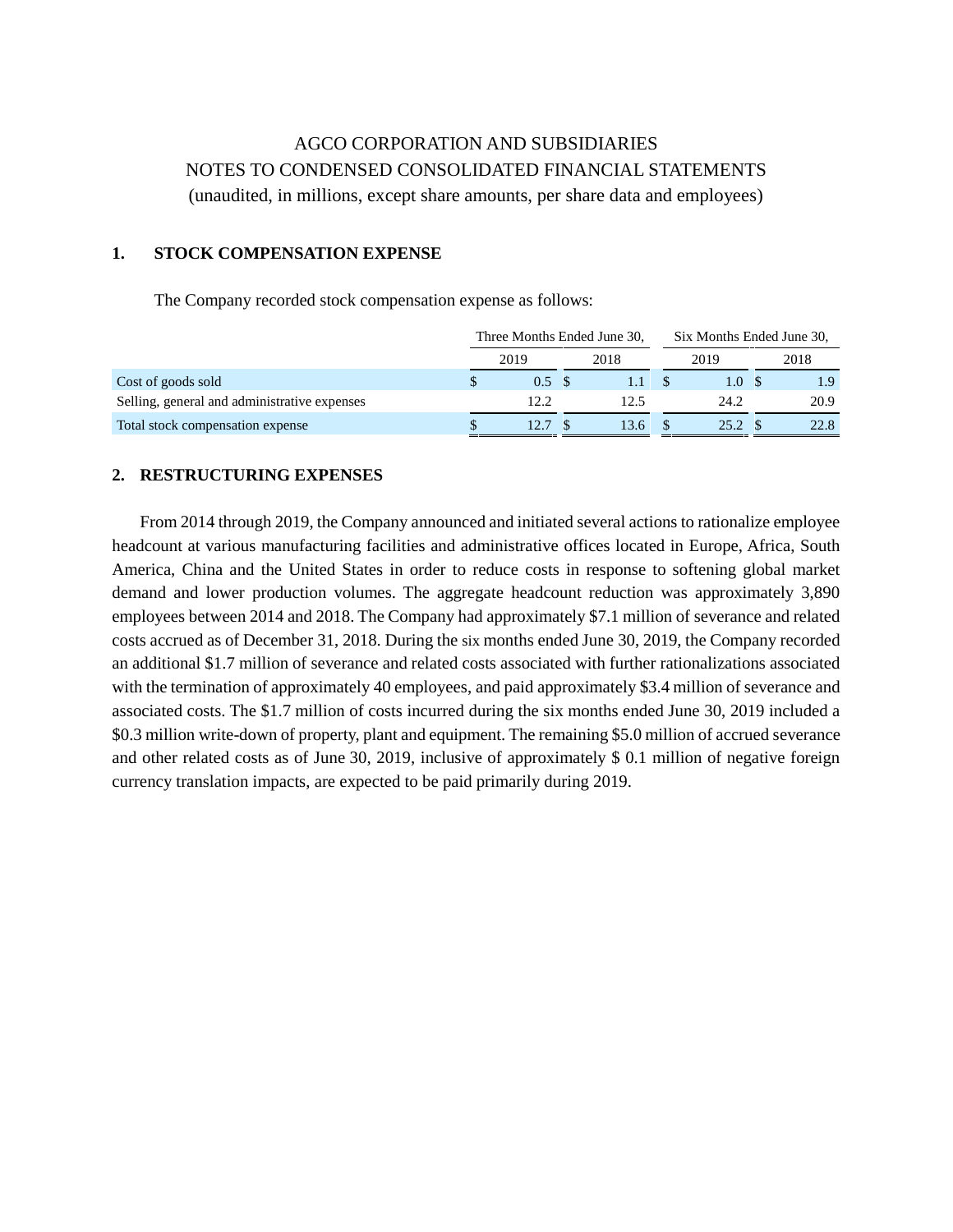### **3. INDEBTEDNESS**

Long-term debt at June 30, 2019 and December 31, 2018 consisted of the following:

|                                                               |   | June 30, 2019 | December 31, 2018 |
|---------------------------------------------------------------|---|---------------|-------------------|
| 1.056% Senior term loan due 2020                              | D | 227.7 \$      | 228.7             |
| Senior term loan due 2022                                     |   | 170.7         | 171.5             |
| Credit facility, expires 2023                                 |   | 96.8          | 114.4             |
| 1.002% Senior term loan due 2025                              |   | 284.6         |                   |
| Senior term loans due between 2019 and 2028                   |   | 811.6         | 815.3             |
| Other long-term debt                                          |   | 17.3          | 20.6              |
| Debt issuance costs                                           |   | (2.7)         | (2.6)             |
|                                                               |   | 1,606.0       | 1,347.9           |
| 1.056% Senior term loan due 2020<br>Less:                     |   | (227.7)       |                   |
| Senior term loans due 2019                                    |   | (63.7)        | (63.8)            |
| Current portion of other long-term debt                       |   | (6.5)         | (8.8)             |
| Total long-debt, less current portion and debt issuance costs |   | 1,308.1       | 1.275.3<br>-SS    |

As of June 30, 2019 and December 31, 2018, the Company had short-term borrowings due within one year of approximately \$238.7 million and \$138.0 million, respectively.

## **4. INVENTORIES**

Inventories at June 30, 2019 and December 31, 2018 were as follows:

|                              | June 30, 2019 |              | December 31, 2018 |  |
|------------------------------|---------------|--------------|-------------------|--|
| Finished goods               |               | 925.2 \$     | 660.4             |  |
| Repair and replacement parts |               | 640.9        | 587.3             |  |
| Work in process              |               | 311.4        | 217.5             |  |
| Raw materials                |               | 547.3        | 443.5             |  |
| Inventories, net             | S.            | $2,424.8$ \$ | 1,908.7           |  |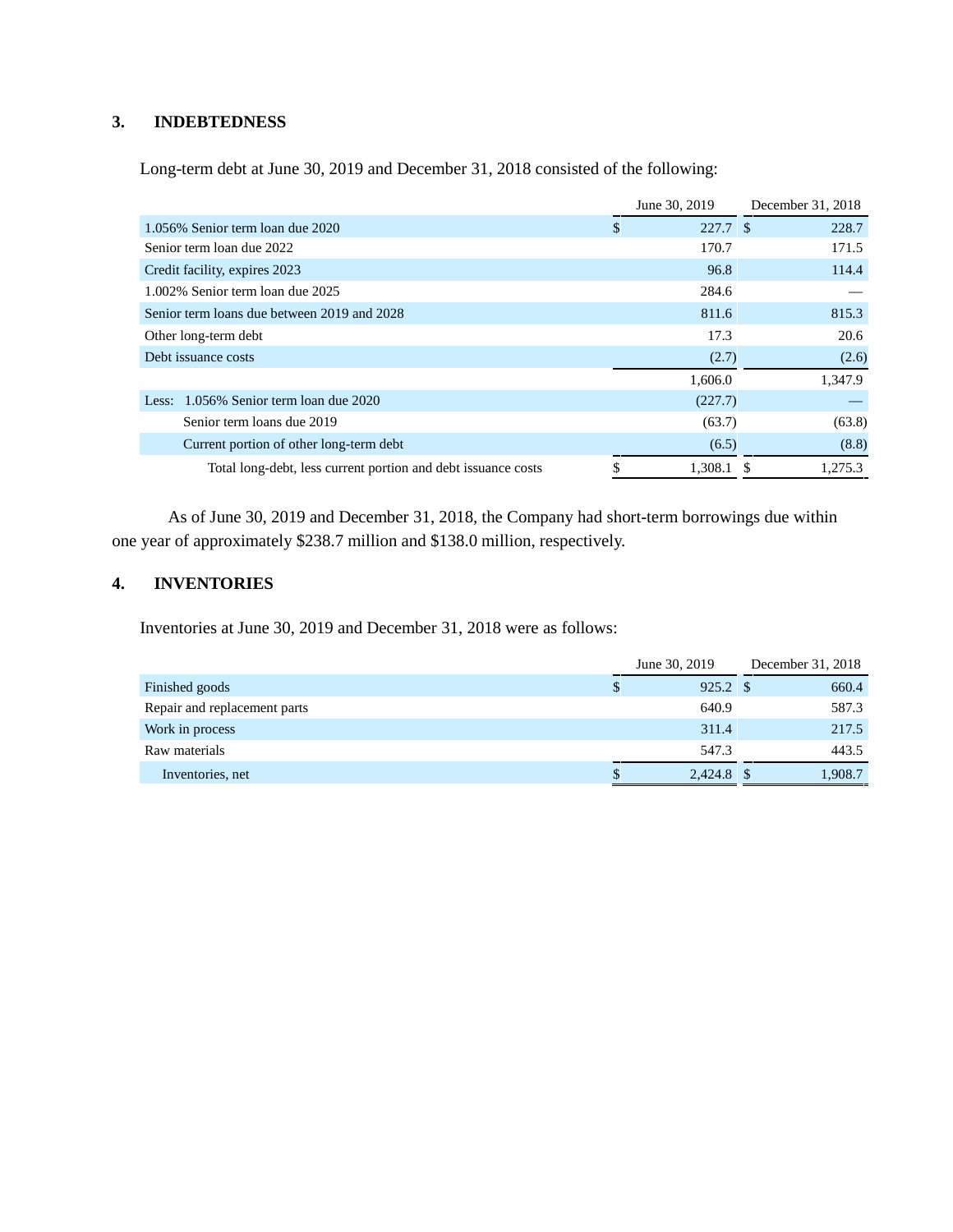#### **5. ACCOUNTS RECEIVABLE SALES AGREEMENTS**

The Company has accounts receivable sales agreements that permit the sale, on an ongoing basis, of a majority of its wholesale receivables in North America, Europe and Brazil to its U.S., Canadian, European and Brazilian finance joint ventures. As of June 30, 2019 and December 31, 2018, the cash received from receivables sold under the U.S., Canadian, European and Brazilian accounts receivable sales agreements was approximately \$1.5 billion and \$1.4 billion, respectively.

Losses on sales of receivables associated with the accounts receivable financing facilities discussed above, reflected within "Other expense, net" in the Company's Condensed Consolidated Statements of Operations, were approximately \$11.0 million and \$19.7 million, respectively, during the three and six months ended June 30, 2019. Losses on sales of receivables associated with the accounts receivable financing facilities discussed above, reflected within "Other expense, net" in the Company's Condensed Consolidated Statements of Operations, were approximately \$9.7 million and \$17.5 million, respectively, during the three and six months ended June 30, 2018.

The Company's finance joint ventures in Europe, Brazil and Australia also provide wholesale financing directly to the Company's dealers. As of June 30, 2019 and December 31, 2018, these finance joint ventures had approximately \$91.4 million and \$82.5 million, respectively, of outstanding accounts receivable associated with these arrangements. In addition, the Company sells certain trade receivables under factoring arrangements to other financial institutions around the world.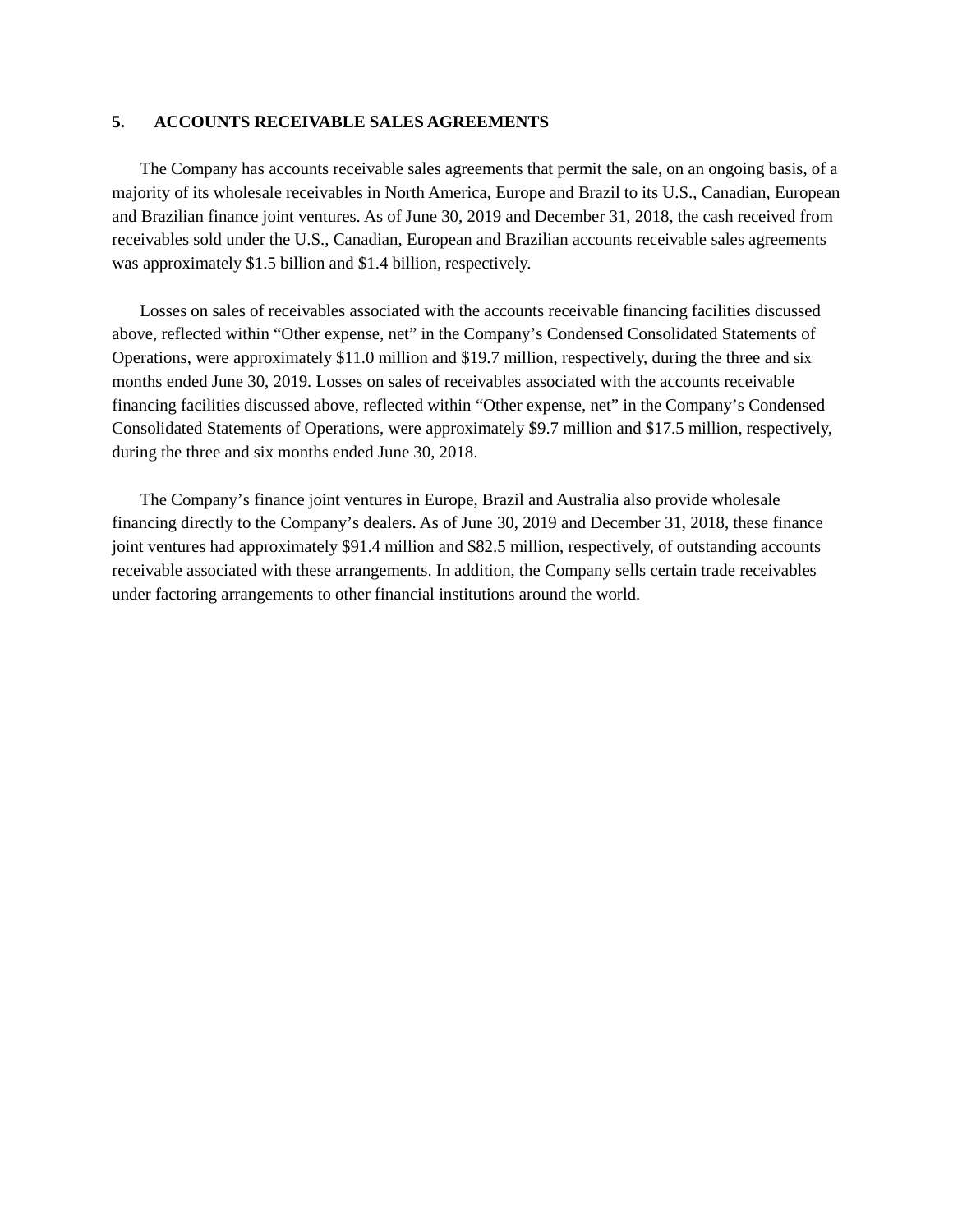## **6. NET INCOME PER SHARE**

A reconciliation of net income attributable to AGCO Corporation and subsidiaries and weighted average common shares outstanding for purposes of calculating basic and diluted net income per share for the three and six months ended June 30, 2019 and 2018 is as follows:

|                                                                                                                                                | Three Months Ended June 30, |                    |  |      |     |                    | Six Months Ended June 30, |       |  |
|------------------------------------------------------------------------------------------------------------------------------------------------|-----------------------------|--------------------|--|------|-----|--------------------|---------------------------|-------|--|
|                                                                                                                                                | 2019                        |                    |  | 2018 |     | 2019               |                           | 2018  |  |
| Basic net income per share:                                                                                                                    |                             |                    |  |      |     |                    |                           |       |  |
| Net income attributable to AGCO Corporation and<br>subsidiaries                                                                                | \$                          | 140.8 \$           |  | 91.4 | \$  | 205.9 \$           |                           | 115.7 |  |
| Weighted average number of common shares outstanding                                                                                           |                             | 76.6               |  | 79.3 |     | 76.6               |                           | 79.4  |  |
| Basic net income per share attributable to AGCO Corporation<br>and subsidiaries                                                                | \$                          | $1.84 \text{ }$ \$ |  | 1.15 | \$. | $2.69$ \$          |                           | 1.46  |  |
| Diluted net income per share:                                                                                                                  |                             |                    |  |      |     |                    |                           |       |  |
| Net income attributable to AGCO Corporation and<br>subsidiaries                                                                                | S.                          | 140.8 \$           |  | 91.4 | \$  | 205.9 \$           |                           | 115.7 |  |
| Weighted average number of common shares outstanding                                                                                           |                             | 76.6               |  | 79.3 |     | 76.6               |                           | 79.4  |  |
| Dilutive stock-settled appreciation rights, performance share<br>awards and restricted stock units                                             |                             | 0.6                |  | 0.9  |     | 0.7                |                           | 0.9   |  |
| Weighted average number of common shares and common<br>share equivalents outstanding for purposes of computing<br>diluted net income per share |                             | 77.2               |  | 80.2 |     | 77.3               |                           | 80.3  |  |
| Diluted net income per share attributable to AGCO<br>Corporation and subsidiaries                                                              | \$                          | 1.82S              |  | 1.14 | \$. | $2.66 \text{ }$ \$ |                           | 1.44  |  |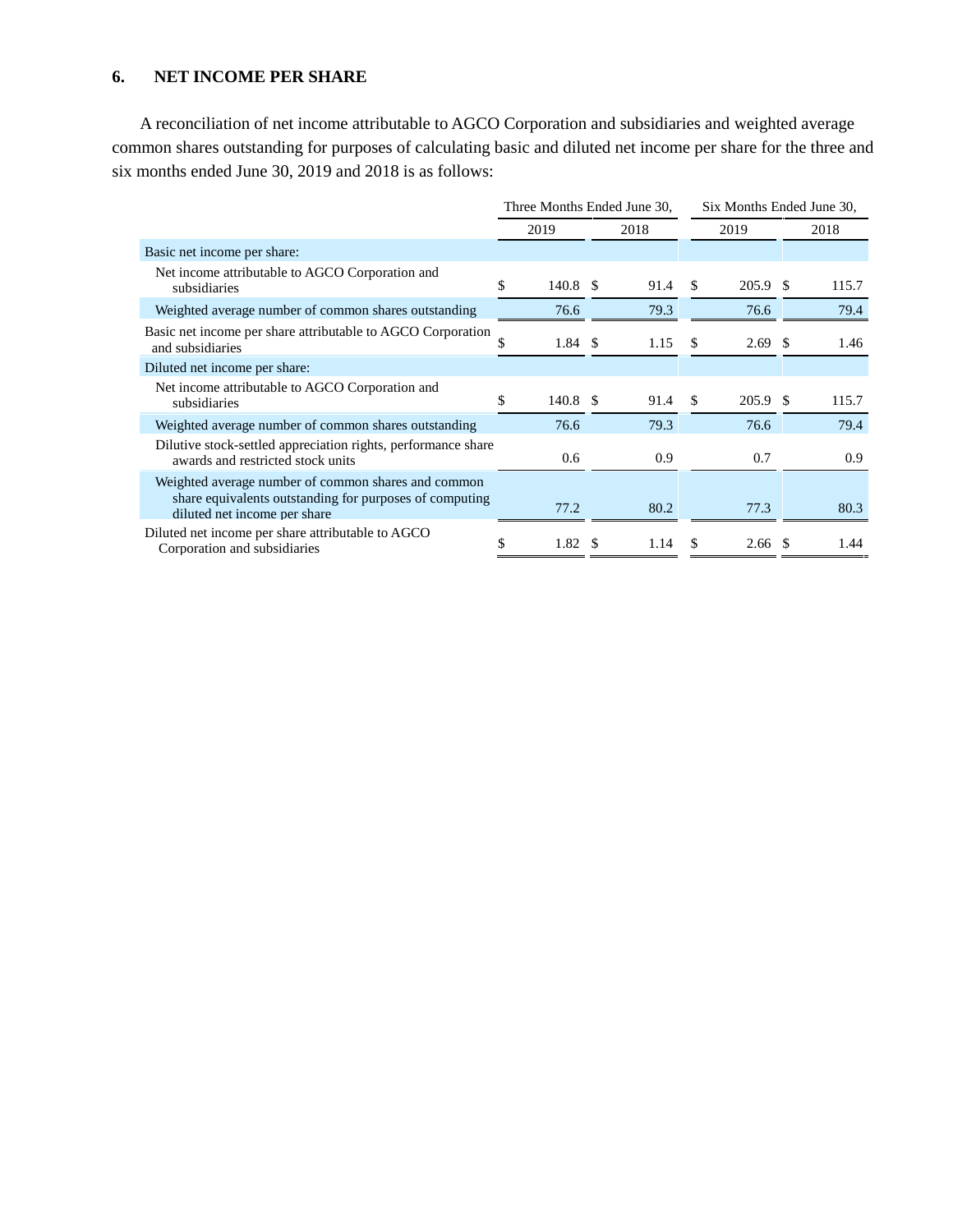### **7. SEGMENT REPORTING**

The Company's four reportable segments distribute a full range of agricultural equipment and related replacement parts. The Company evaluates segment performance primarily based on income from operations. Sales for each segment are based on the location of the third-party customer. The Company's selling, general and administrative expenses and engineering expenses are charged to each segment based on the region and division where the expenses are incurred. As a result, the components of income from operations for one segment may not be comparable to another segment. Segment results for the three and six months ended June 30, 2019 and 2018 are as follows:

|                               | North<br>South     |  | Europe/          | Asia/ |                        |               |                                   |               |              |  |
|-------------------------------|--------------------|--|------------------|-------|------------------------|---------------|-----------------------------------|---------------|--------------|--|
| Three Months Ended June 30,   | America            |  | America          |       | Middle East            |               | Pacific/Africa                    |               | Consolidated |  |
| 2019                          |                    |  |                  |       |                        |               |                                   |               |              |  |
| Net sales                     | \$<br>618.9 \$     |  | 185.8 \$         |       | $1,457.2$ \$           |               | 160.7                             | <sup>\$</sup> | 2,422.6      |  |
| Income (loss) from operations | 51.4               |  | (7.1)            |       | 208.8                  |               | 7.0                               |               | 260.1        |  |
| 2018                          |                    |  |                  |       |                        |               |                                   |               |              |  |
| Net sales                     | \$<br>$600.5$ \$   |  | 219.6 \$         |       | $1,545.2$ \$           |               | $172.3$ \$                        |               | 2,537.6      |  |
|                               | 37.6               |  |                  |       | 208.5                  |               | 4.6                               |               | 234.0        |  |
| Income (loss) from operations |                    |  | (16.7)           |       |                        |               |                                   |               |              |  |
|                               |                    |  |                  |       |                        |               |                                   |               |              |  |
| Six Months Ended June 30,     | North<br>America   |  | South<br>America |       | Europe/<br>Middle East |               | Asia $\sqrt{ }$<br>Pacific/Africa |               | Consolidated |  |
| 2019                          |                    |  |                  |       |                        |               |                                   |               |              |  |
| Net sales                     | \$<br>$1,115.1$ \$ |  | 341.9 \$         |       | $2,667.8$ \$           |               | $293.6$ \$                        |               | 4,418.4      |  |
| Income (loss) from operations | 82.0               |  | (15.6)           |       | 336.5                  |               | 10.4                              |               | 413.3        |  |
| 2018                          |                    |  |                  |       |                        |               |                                   |               |              |  |
| Net sales                     | \$<br>$1,103.4$ \$ |  | 401.7 \$         |       | 2,708.9                | <sup>\$</sup> | 331.1                             | <sup>\$</sup> | 4,545.1      |  |

A reconciliation from the segment information to the consolidated balances for income from operations is set forth below:

|                                     | Three Months Ended June 30, |        |          | Six Months Ended June 30, |        |  |
|-------------------------------------|-----------------------------|--------|----------|---------------------------|--------|--|
|                                     | 2019                        | 2018   | 2019     |                           | 2018   |  |
| Segment income from operations      | $260.1 \text{ }$ \$         | 234.0  | 413.3 \$ |                           | 347.9  |  |
| Corporate expenses                  | (32.9)                      | (32.5) | (64.7)   |                           | (65.9) |  |
| Stock compensation expense          | (12.2)                      | (12.5) | (24.2)   |                           | (20.9) |  |
| Restructuring expenses              |                             | (2.7)  | (1.7)    |                           | (8.6)  |  |
| Amortization of intangibles         | (15.4)                      | (18.2) | (30.7)   |                           | (33.9) |  |
| Consolidated income from operations | $199.6$ \$                  | 168.1  | 292.0    |                           | 218.6  |  |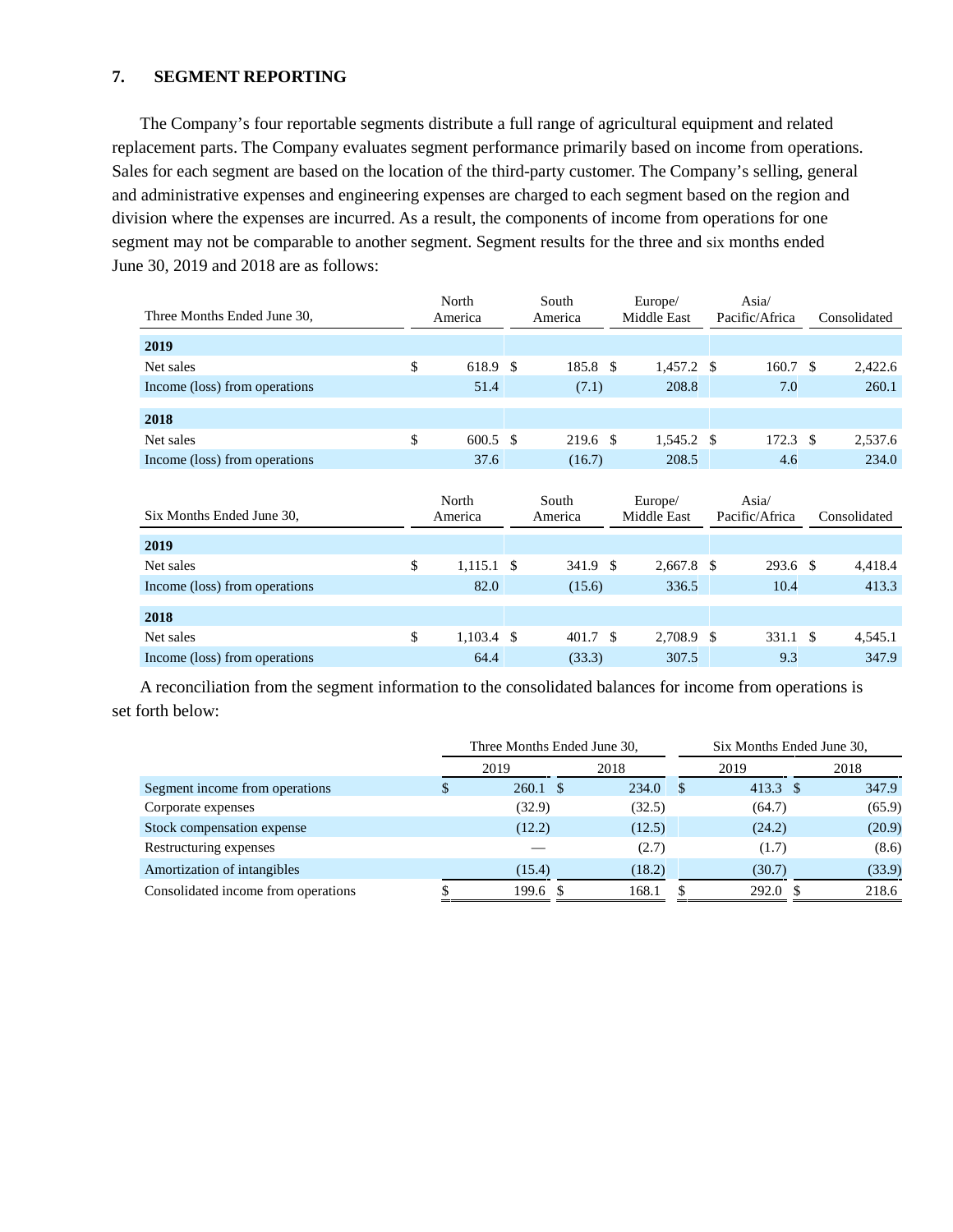### **RECONCILIATION OF NON-GAAP MEASURES**

This earnings release discloses adjusted income from operations, adjusted net income and adjusted net income per share, each of which exclude amounts that are typically included in the most directly comparable measure calculated in accordance with U.S. generally accepted accounting principles ("GAAP"). A reconciliation of each of those measures to the most directly comparable GAAP measure is included below.

The following is a reconciliation of reported income from operations, net income and net income per share to adjusted income from operations, net income and net income per share for the three and six months ended June 30, 2019 and 2018 (in millions, except per share data):

|                                       |                           |    |                              |  | Three Months Ended June 30,   |      |                                  |  |                              |  |                               |  |
|---------------------------------------|---------------------------|----|------------------------------|--|-------------------------------|------|----------------------------------|--|------------------------------|--|-------------------------------|--|
|                                       | 2019                      |    |                              |  |                               | 2018 |                                  |  |                              |  |                               |  |
|                                       | Income From<br>Operations |    | Net<br>Income <sup>(1)</sup> |  | Net Income<br>Per Share $(1)$ |      | Income From<br><b>Operations</b> |  | Net<br>Income <sup>(1)</sup> |  | Net Income<br>Per Share $(1)$ |  |
| As reported                           | \$<br>$199.6 \text{ }$ \$ |    | $140.8 \text{ }$ \$          |  | 1.82                          | \$   | $168.1 \text{ }$ \$              |  | $91.4 \text{ } $$            |  | 1.14                          |  |
| Restructuring expenses $^{(2)}$       |                           |    |                              |  |                               |      | 2.7                              |  | 2.0                          |  | 0.02                          |  |
| Extinguishment of debt <sup>(3)</sup> |                           |    |                              |  |                               |      |                                  |  | 12.7                         |  | 0.16                          |  |
| As adjusted                           | 199.6                     | -8 | 140.8 \$                     |  | 1.82                          | S    | 170.8                            |  | 106.1                        |  | 1.32                          |  |

(1) Net income and net income per share amounts are after tax.

 $(2)$  The restructuring expenses recorded during the three months ended June 30, 2018 related primarily to severance costs associated with the Company's rationalization of certain U.S., European and South American manufacturing operations and various administrative offices.

(3) The Company repurchased approximately \$185.9 million of its outstanding 5 7/8% senior notes during the three months ended June 30, 2018. The repurchase resulted in a loss on extinguishment of debt of approximately \$15.7 million, including associated fees, offset by approximately \$3.0 million of accelerated amortization of the deferred gain related to a terminated interest rate swap instrument associated with the senior notes.

|                                 |   |                                  |      |                               |      | Six Months Ended June 30,     |    |                                                   |  |                     |  |                               |  |
|---------------------------------|---|----------------------------------|------|-------------------------------|------|-------------------------------|----|---------------------------------------------------|--|---------------------|--|-------------------------------|--|
|                                 |   | 2019                             |      |                               |      | 2018                          |    |                                                   |  |                     |  |                               |  |
|                                 |   | Income From<br><b>Operations</b> |      | Net.<br>Income <sup>(1)</sup> |      | Net Income<br>Per Share $(1)$ |    | Net<br>Income <sup>(1)</sup><br><b>Operations</b> |  | Income From         |  | Net Income<br>Per Share $(1)$ |  |
| As reported                     | S | 292.0                            | - \$ | 205.9                         | - \$ | 2.66                          | -S | 218.6 \$                                          |  | 115.7 <sup>°</sup>  |  | 1.44                          |  |
| Restructuring expenses $^{(2)}$ |   | 1.7                              |      | 1.2                           |      | 0.02                          |    | 8.6                                               |  | 6.2                 |  | 0.08                          |  |
| Extinguishment of debt $(3)$    |   |                                  |      |                               |      |                               |    |                                                   |  | 12.7                |  | 0.16                          |  |
| As adjusted                     |   | 293.7                            |      | 207.1                         |      | 2.68                          |    | 227.2 \$                                          |  | $134.6 \text{ }$ \$ |  | 1.68                          |  |

(1)

Net income and net income per share amounts are after tax.

(2) The restructuring expenses recorded during the six months ended June 30, 2019 and 2018 related primarily to severance costs associated with the Company's rationalization of certain African, U.S., European and South American manufacturing operations and various administrative offices.

(3) The Company repurchased approximately \$185.9 million of its outstanding 5 7/8% senior notes during the three months ended June 30, 2018. The repurchase resulted in a loss on extinguishment of debt of approximately \$15.7 million, including associated fees, offset by approximately \$3.0 million of accelerated amortization of the deferred gain related to a terminated interest rate swap instrument associated with the senior notes.